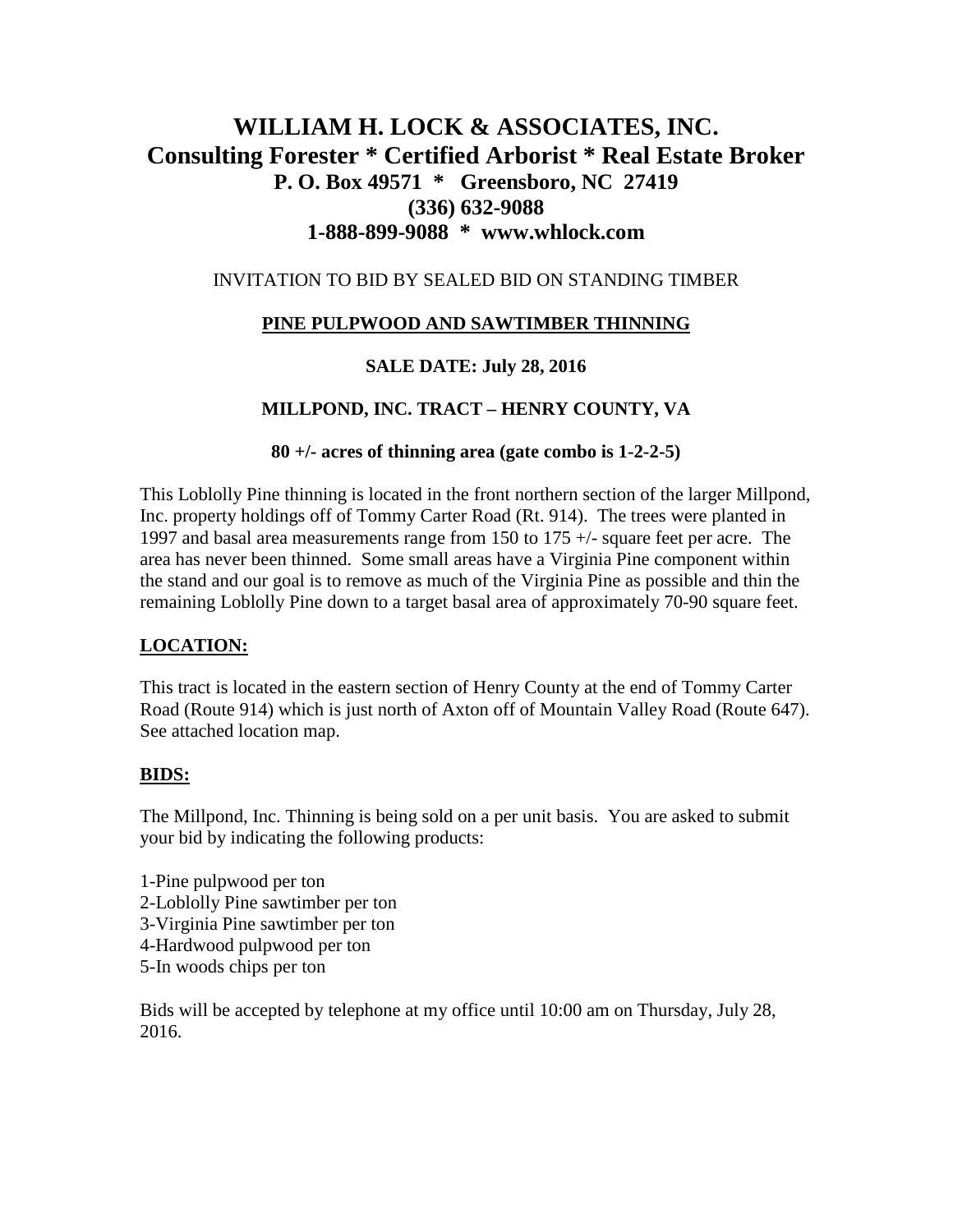Page Two Millpond, Inc. – Thinning Sale Sale Date: July 28, 2016

A \$10,000 non-refundable deposit will be required to be delivered to William H. Lock & Associates, Inc. at the closing. This will be used as a "draw" account when the harvesting begins. The balance of the sales price is to be delivered as the products are harvested. The buyer will be required to send a weekly summary of all scale tickets and the payment check for that period to William H. Lock & Associates, Inc., P. O. Box 49571, Greensboro, NC 27419. **All checks will be made out to William H. Lock & Associates, Inc. Forestry Trust Account**.

# **CONDITIONS OF SALE**:

1. The Buyer shall have until November 30, 2017 to cut and remove all merchantable timber within the "Thinning Area". "Creek Buffers" have not been marked but Buyer is expected to adhere to all Virginia Best Management Practices and any applicable water quality regulations in the event creeks and/or drains traverse the thinning areas. This is an "operator select" thinning operation, however, William H. Lock & Associates, Inc. will be responsible for monitoring the harvest process and selecting which areas to begin, which Virginia Pine areas to clear, and which areas to continue.

2. The Buyer shall harvest defective, diseased, crooked, and suppressed pines leaving the larger, more vigorous "crop" trees. The objective is to harvest the proper number of trees to leave an optimum stocking level of 70-90 square feet of basal area of growing Loblolly Pine timber. In areas where rows can be clearly identified, a fifth row thinning should be conducted with selected inferior trees being removed from between the rows. In areas where the rows cannot be identified, corridors should be placed approximately 50 feet apart with thinning between corridors to achieve the target basal area.

In areas where a large component of Virginia Pine has become established, the Virginia pine component should be removed first. This will allow the Loblolly Pine component to then be thinned down to the target basal area. In the event an area is primarily Virginia Pine, a total harvest will be conducted with prior approval of William H. Lock & Associates, Inc. Seller, or seller's agent - William H. Lock & Associates, Inc., shall have the express right to halt all harvesting operations in the event the thinning operation is not achieving the desired basal area targets, if remaining stems are excessively damaged, or if any provisions of this contract are not being followed.

3. The Buyer shall access the tract from Route 914 (Tommy Carter Road). There is an extensive road system leading through and around the entire thinning areas. All access routes will need to be installed and/or maintained according to all Virginia Best Management Practices and/or any applicable River Basin Rules. All existing roadways must remain open and passable by ordinary pick-up truck traffic at all times during the harvesting operation and must be left in similar condition and passable by ordinary pick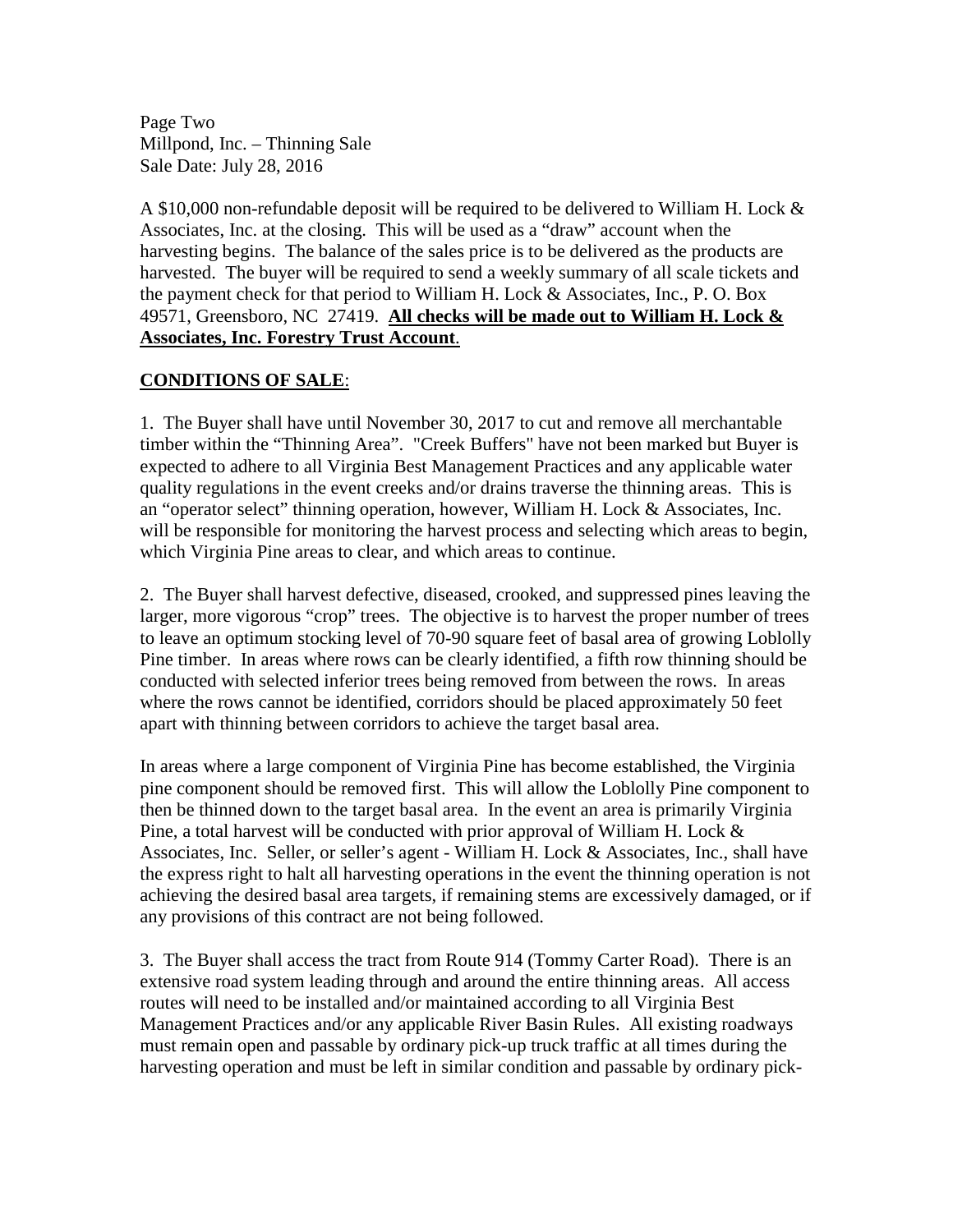Page Three Millpond, Inc. – Thinning Sale Sale Date: July 28, 2016

up truck traffic at the completion of the harvesting operation. Call W.H. Lock if questions concerning access routes. The entrance gate should be locked at the end of each day and/or while no harvesting activity is taking place.

4. The Buyer is responsible for maintaining a clean site. No equipment parts, trash, tires or other debris shall be left on the property. It shall be the Buyer's responsibility to clean up any hazardous material or chemical waste spills including but not limited to Diesel Fuel, Hydraulic Fluid, Machine Oil, and/or Gasoline upon the subject property. Responsibility will include any required remediation including but not limited to the removal of contaminated soils.

5. The Buyer is responsible for Virginia timber harvest notification and for following all Federal, State, and local regulations regarding timber harvesting activities. If required, Buyer is responsible for obtaining any necessary permits or licenses required for timber harvesting. All logging operations must conform to Virginia Best Management Practices and any applicable water quality regulations. In the event that a non-compliance situation is identified on the tract as a result of the harvesting operation, William H. Lock  $\&$ Associates, Inc. will have the express right to suspend the harvesting operation until the situation is brought into compliance. No trees or other logging debris shall be left in or across the property boundary, sale cutting lines or access roads. Decking, loading or hauling will not be permitted in any existing open fields or pastures immediately adjacent to the timber unless approved by William H. Lock  $\&$  Associates, Inc. All deck sites will need to be free of logging debris, ripped and smoothed when completed, and re-seeded with a wildlife friendly seed mixture.

6. All necessary property lines and corners are marked with paint and/or flagging. No painted or flagged trees denoting the property and/or sale boundary shall be cut and no trees outside the boundary lines shall be cut. If trees marking the property lines or sale boundary are cut, Virginia timber trespass laws may apply. No trees shall be cut to fall on a neighboring landowner's property or where potential damage may occur. If existing property corners are damaged or removed as a result of the harvesting operation, Buyer agrees to replace the markers at the correct surveyed location at their own expense.

7. Buyer agrees to notify William H. Lock & Associates, Inc., P. O. Box 49571, Greensboro, NC 27419 at least 3 days in advance of the beginning of the harvesting operation and at least 3 days in advance of the completion of the harvesting operation.

8. Seller or their Agent reserves the right, in its sole discretion, to require the termination of all timber harvesting in the event that weather conditions cause the land to become so wet that continued logging will cause excessive site damage and rutting. Seller agrees to extend the cutting time automatically for the number of days of required termination if he